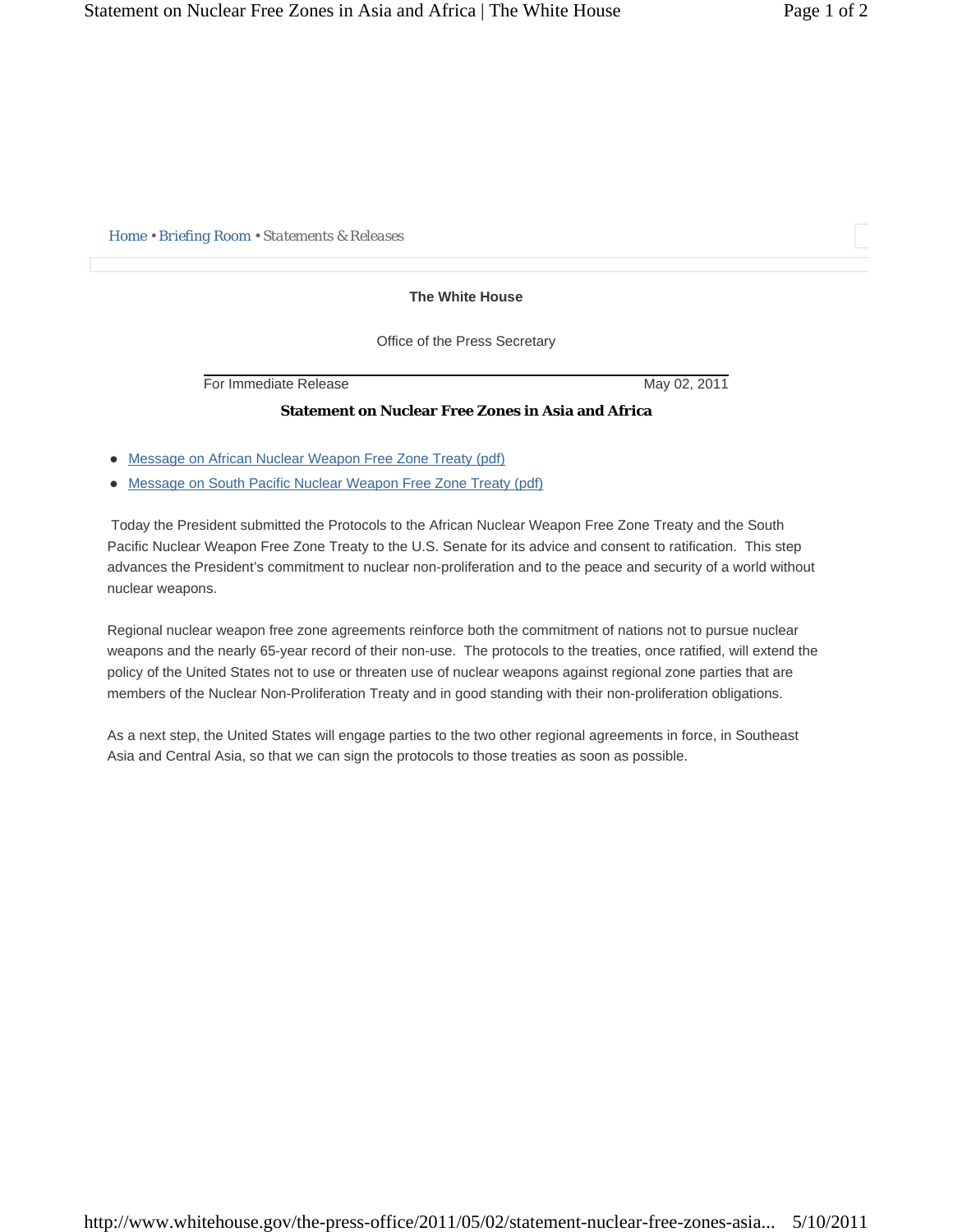WWW.WHITEHOUSE.GOV

En español | Accessibility | Copyright Information | Privacy Policy | Contact USA.gov | Subscribe to RSS Feeds | Apply for a Job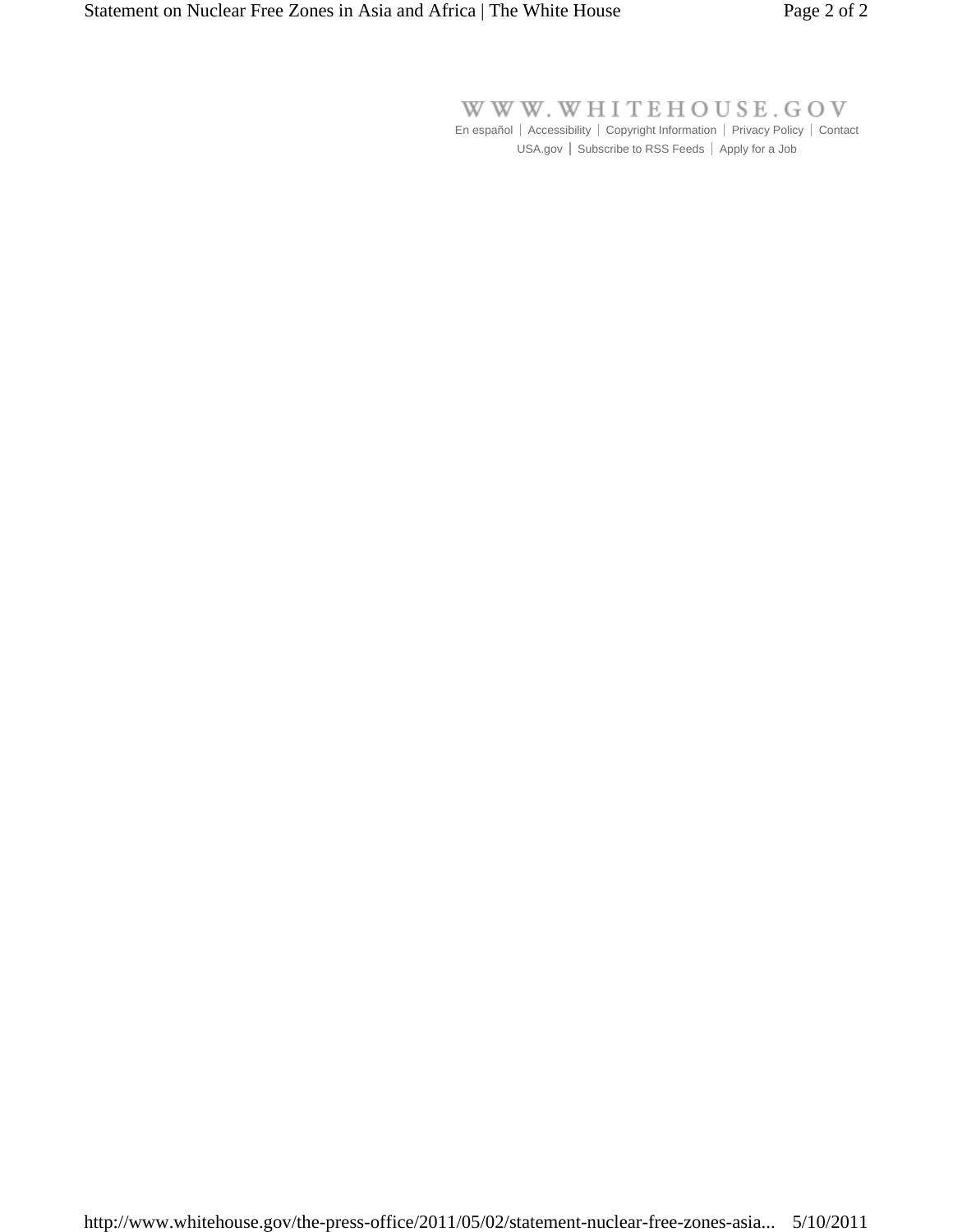#### THE WHITE HOUSE

### Office of the Press Secretary

For Immediate Release and May 2, 2011

<span id="page-2-0"></span> $\overline{\phantom{0}}$ 

TO THE SENATE OF THE UNITED STATES:

With a view to receiving the advice and consent of the Senate to ratification, I transmit herewith Protocols I and II to the African Nuclear-Weapon-Free Zone Treaty ("the Treaty"), signed on behalf of the United States at Cairo, Egypt, on April 11, 1996. I also transmit for the information of the Senate the Treaty to which these Protocols relate, a third Protocol to the Treaty, and the Department of State's Overview of the Protocols, which includes a detailed article-by-article analysis of both the Protocols and the Treaty.

I am convinced that it is in the best interest of the United States to ratify Protocols I and II to the Treaty. This step will strengthen our relations with our African friends and allies, enhance U.S. security by furthering our global nonproliferation and arms control objectives, demonstrate our commitment to the decisions taken at the 1995 Review and Extension Conference of the Parties to the Treaty on the Non-Proliferation of Nuclear Weapons, and contribute significantly to the realization of the African Nuclear-Weapon-Free Zone in all its aspects. As the Department of State's Overview of the Protocols explains, entry into force of Protocols I and II for the United States would require no changes in U.S. law, policy, or practice.

I recommend that the Senate give early and favorable consideration to Protocols I and II to the African Nuclear-Weapon-Free Zone Treaty, and give its advice and consent to their ratification, subject to the statements contained in the Department of State's Overview of the Protocols.

# BARACK OBAMA

THE WHITE HOUSE, May 2, 2011.